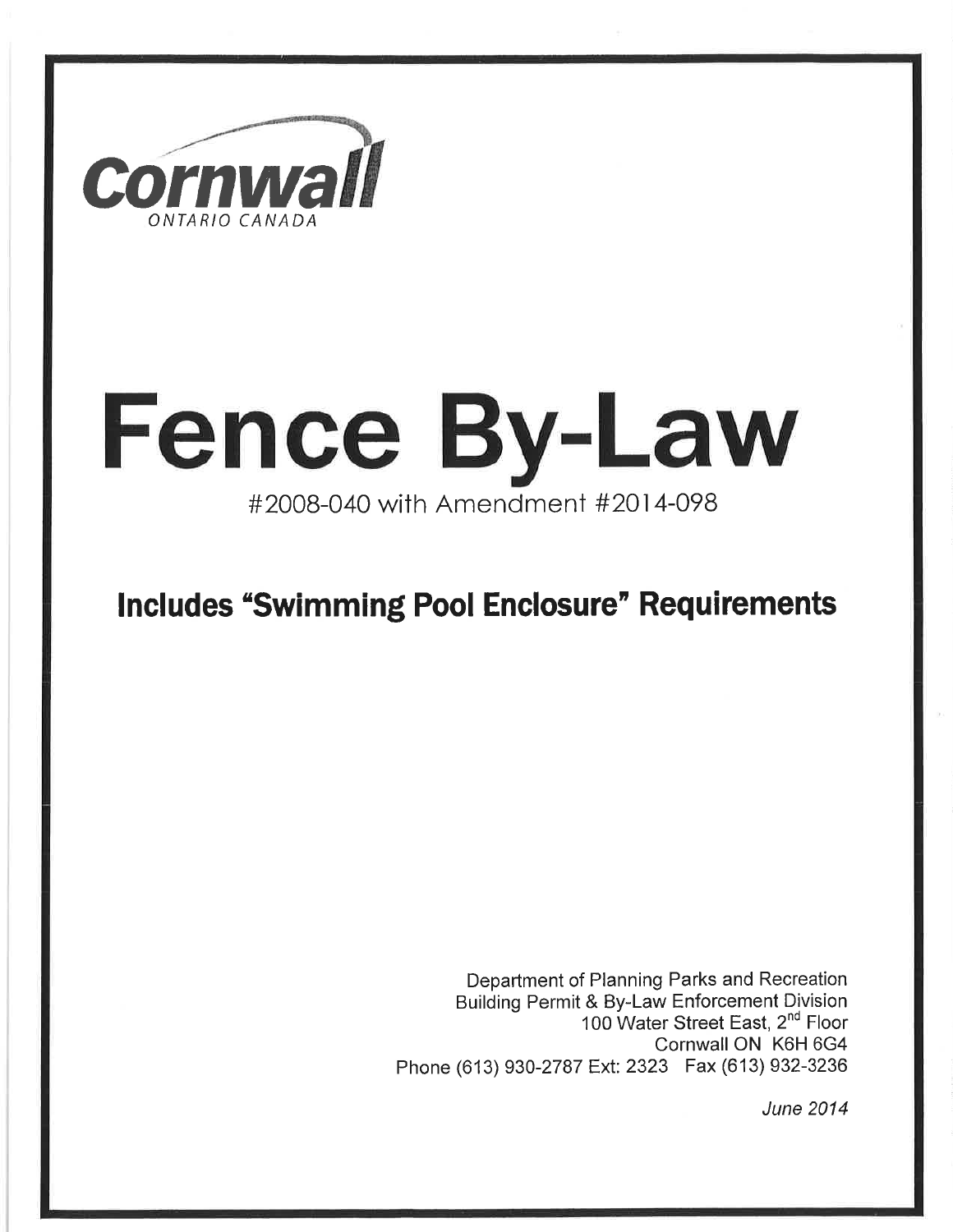# DISCLAIMER NOTE

This consolidation is prepared for the purpose of convenience only.

For accurate resource, reference should be made to the By-Laws.

Amendments to the text are indicated by the amending numbers in the left hard margin.

Changes are indicated thereon and reference is made to the By-Law which established such change.

This consolidation revised to June 24, 2014

#### Included in this package:

- 1. Disclaimer Note
- 2. Fence By-Law
- 3. Fences Corner Lots Sketch "A"
- 4. Fences Corner Lots Sketch "B"
- 5. Recommended Modification to Fence By-Law Appendix "A" Sketch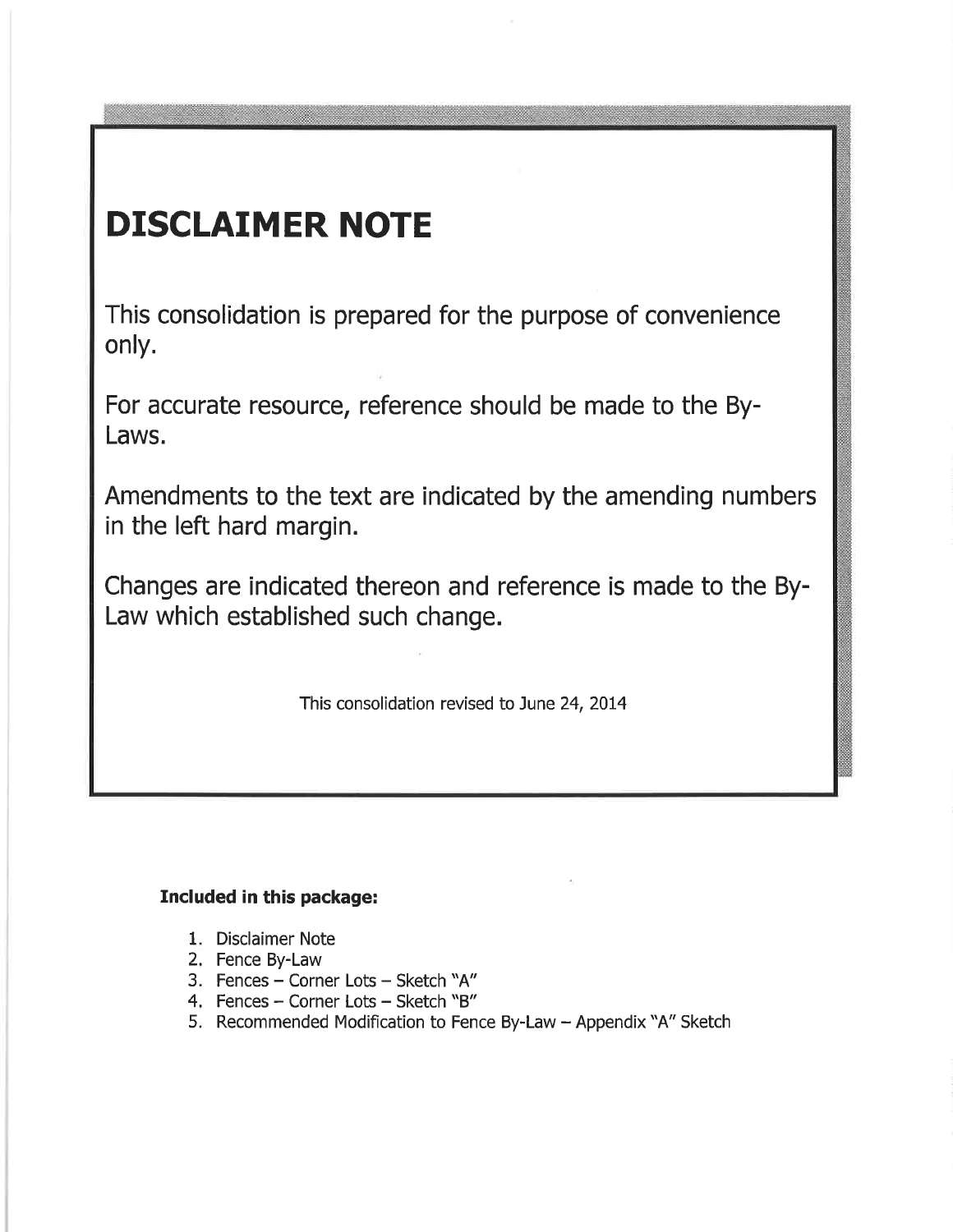A By-law for regulating the erection, construction and maintenance of fences and swimming pool enclosures in the City of Cornwall

WHEREAS the Municipal Act, 2001 as amended provides authorization to pass By-laws, under Section 10 for fences and for prescribing the different standards for the height and description of lawful fences in different defined areas of the Municipality, and for requiring owners of privately owned outdoor swimming pools to erect and maintain fences and gates around such swimming pools;

AND, WHEREAS the Corporation of the City of Cornwall deems it advisable to pass such a Bylaw;

#### NOW THEREFORE THE COUNCIL OF THE CORPORATION OF THE CITY OF CORNWALL ENACTS AS FOLLOWS:

#### SECTION 1

1.1 This By-law may be referred to as the Fences By-law,

#### SECTION 2

For the purposes of the By-law the definitions and interpretations given in this section shall govern.

- "CHIEF BUILDING OFFICIAL" means the Official as appointed from time to time by the Council of the City of Cornwall, or his/her authorized representative. 2.1
- "CITY OF CORNWALL" means the Corporation of the City of Cornwall 2.2
- "COUNCIL" means the Municipal Council of the City of Cornwall. 2.3
- "EFFECIVE GRADE LEVEL' means the highest level of ground at a particular location taking into consideration the surrounding ground level for a horizontal distance of 4 feet, measured parallel to the fence, and on either side of the location being considered. 2.4
- "FENCE" means a noise attenuation barrier or any structure, except a structural paft of a building, used to wholly or partially screen from view, enclose or divide a yard or other land, or mark or substantially mark the boundary between adjoining land, except as provided herein in the By-law . 2.5
- 2.6 'FRONT YARD" means the yard located between the lot line abutting a street and the nearest part of building wall containing the main entrance, for a front yard setback as defined in the prevailing City of Cornwall Zoning By-law , and shall extend across the width of the lot except that for corner lots, the width shall be extended only on the side yard abutting the other street.
- 2.7 "GATE" means a swinging or sliding barrier used to fill or close an access and includes a door.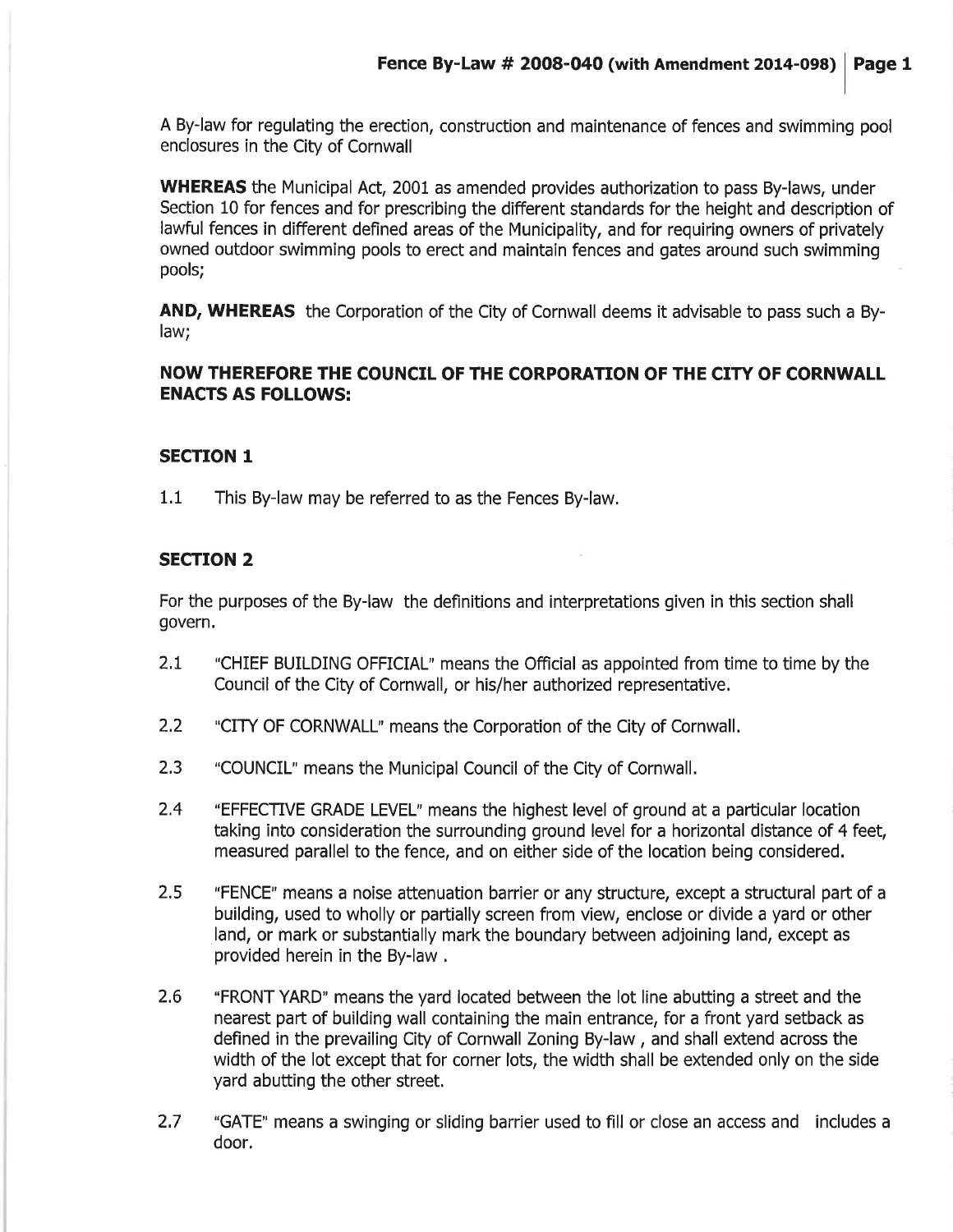- 2.8 "HEDGE" means a continuous line of thick shrubs or trees planted in rows in order to create a barrier to vision or access.
- 2.9 "HEIGHT" means the vertical distance above the effective grade, or if another reference is specifìed, to the highest point of the fence or hedge adjacent to the enclosure or hedge and includes any projections above such as posts, caps, or similar components.
- 2.I0 "OUTSIDE" means when used with reference to a swimming pool enclosure, the side external to the enclosed area in which the pool is located.
- 2.11 "OWNER" includes the registered owner of any property; the person for the time being managing or receiving the rent of the land or premises in connection with which the word is used, whether on the person's own account or as agent or trustee of any other person, or who would so receive the rent if such land and premises were leased; and a lessee or person in charge of the property.
- 2.I2 "PERSON' means an individual, sole proprietorship, partnership, limited partnership, trust or body corporate, or an individual in his or her capacity as a trustee, executor, administrator or other legal representative.
- 2.13 "REAR LOT LINE" means the lot line farthest from and opposite the front lot line.
- 2.t4 "REAR YARD' means a yard located between the rear lot line and the nearest part of the main building and extending the full width of the lot.
- 2.L5 "REQUIRED SETBACK" means the setback as required by the prevailing City of Cornwall Zoning By-law .
- 2.L6 "ROADWAY" means the part of the street that is improved, designed or ordinarily used by vehicular traffic but does not include the shoulder, and where a street includes two or more separate roadways, the term "roadway" refers to anyone separately and not all of the roadway collectively.
- 2.L7 "SIDE LOT LINE" means a lot line other than a front or rear lot line,
- 2.18 "SIDEWALK" means all such parts of a street or walkway that are set aside by the Corporation for the use of pedestrians and used by the general public for passage of pedestrians.
- 2.L9 "SIDE YARD" means a yard extending from the front yard to the rear yard and from the side lot line to the nearest wall of the main building on the lot.
- 2.20 "STREET" means the entire right-of way of a common and public highway which includes, but not limited to alleys, avenues, bridges, boulevards, circles, coutts, crescents, drives, driveways, lanes, parkways, paths, places, roads, squares, trestles and viaducts.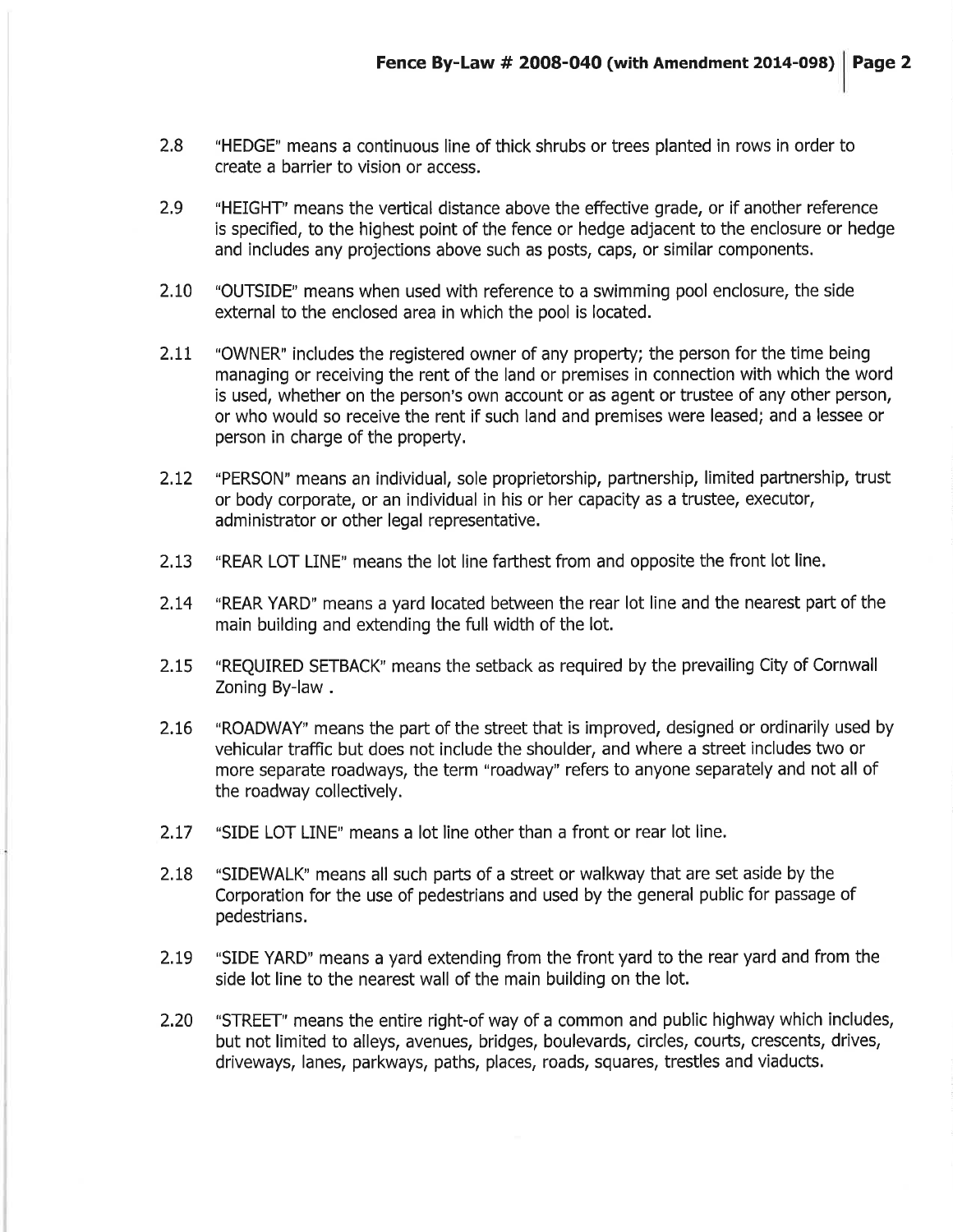- 2.21 "SWIMMING POOL" means any outdoor structure or thing located on privately owned property that is capable of being used for swimming, wading or bathing and in which the water depth at any point can exceed 30 inches (2'-6").
- 2.22 "SWIMMING POOL ENCLOSURE" means a fence, wall or other structure, including any permitted door, gate or other opening, which surrounds and restricts access to an outdoor swimming pool.
- 2.23 "TRANSPORTATION ENGINEER" means the person as appointed from time to time by the Council of the City of Cornwall, or his/her authorized representative,

#### **SECTION 3 - AUTHORITY**

3.1 The Chief Building Official shall administer this By-law .

#### **SECTION 4 - PROHIBITIONS**

- 4.t No person shall erect a fence or swimming pool enclosure or cause or permit the erection of a fence or swimming pool enclosure in the City of Cornwall without first having obtained a permit therefore issued pursuant to this By-law.
- 4.2 No person shall erect or maintain or permit or cause to be erected or maintained a fence or hedge in the City of Cornwall unless it is in compliance with the requirements of this By-law.

#### **SECTION 5 - HEIGHT RESTRICTIONS**

#### General

- 5.1 If sight lines for approaching vehicles and traffic in the front and side yards abutting a street are not adequate, the discretion for height on that basis shall be subject to reduction by the Transportation Engineer.
- 5.2 Any increased heights for fencing and hedges shall be approved on a site specific basis by the Committee of Adjustment.

#### 5.3 Front Yards - Interior Lots

Except as provided in Section 5,7 and as described herein no person shall erect or maintain or permit or cause to be erected or maintained, a fence or hedge higher than 36 inches (3'0"). Notwithstanding this height restriction, a maximum height of 8'4" is permitted in an area defined by the extent of nearest part of the building wall containing the main entrance, extending perpendicularly out 60 inches (5'0") maximum from said wall. The minimum setback from the fence to the front property line shall be  $164$  inches  $(13'8'')$ .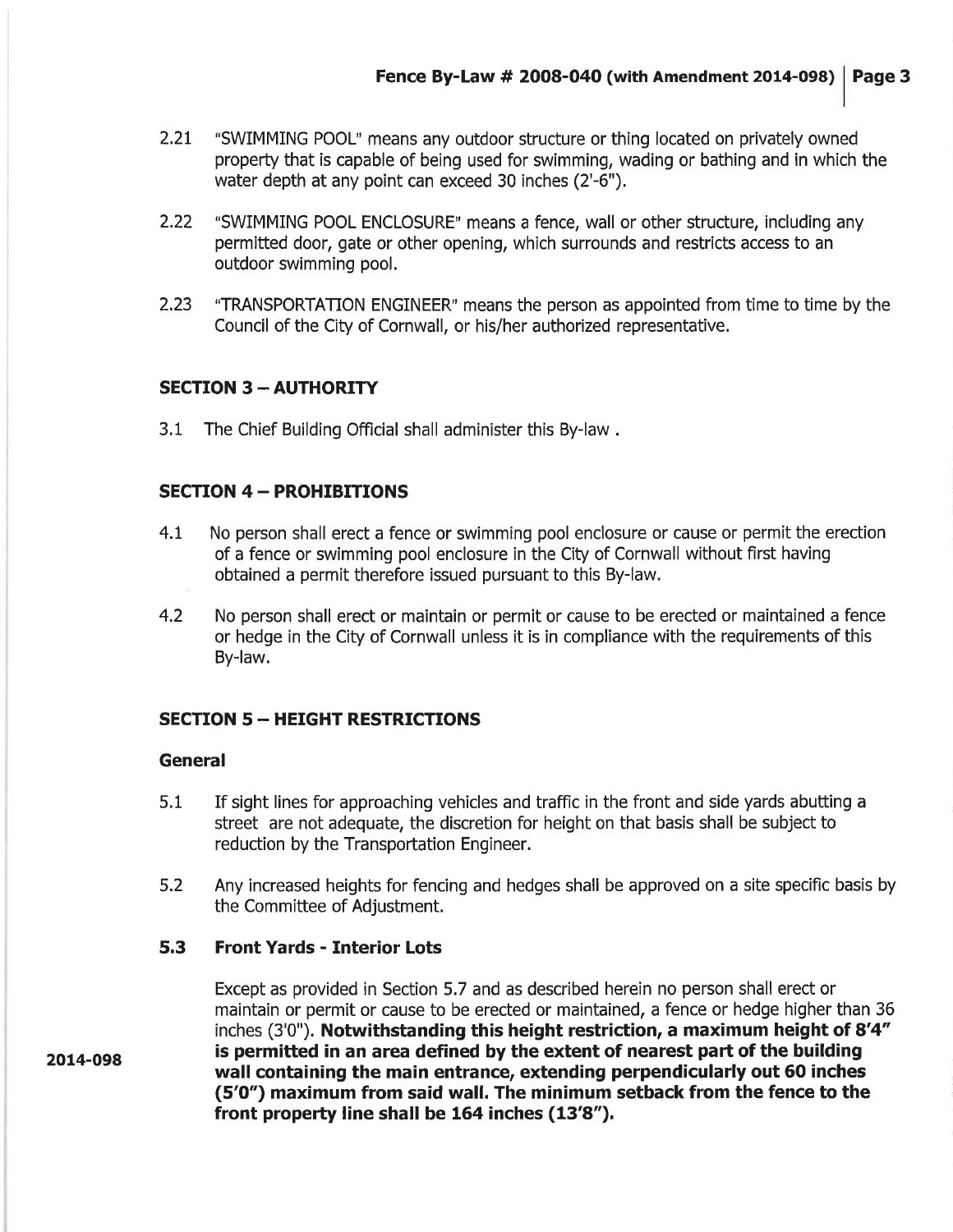#### 5.4 Front Yards - Corner Lots

The maximum height of fences in front yards of corner lots shall not exceed 36 inches (3'- 0") in height.

#### 5.5 Rear and Side Yards Abutting a Street

Except as provided in Section 5.7, no person shall erect or maintain or permit or cause to be erected or maintained a fence higher than 60 inches (5'-0") in a rear or side yard abutting a street.

#### 5.6 Rear and Side Yards Not Abutting a Street

Except as provided in Section 5.7, no person shall erect or maintain or permit or cause to be erected or maintained a fence higher than 76 inches (6'-4") in a rear or side yard which does not abut a street. An increased height above the 72 inches (6'-0") standard by adding lattice is possible, subject to the requirements set out in Section 5.8 "Exceptions" to this By-law .

#### 5.7 Side and Rear Yards Abutting a Street - Increased Heights and Other

#### **Restrictions**

- a) Where a fence or hedge is erected or maintained or caused or permitted to be erected or maintained within a required side yard that abuts a street, or the extension of the side yard to a front or rear property line that abuts a street, the height may be extended to 60 inches (5'-0") provided that:
	- Any portion of fence or hedge located within 120 inches (10'-0") of the intersection of a driveway and a sidewalk or a street does not exceed 36 inches (3'-0") in height, I
- b) Where a fence or hedge is erected or maintained or caused or permitted to be erected or maintained along a rear lot line that abuts a street, the height may be extended to 60 inches (5'-0") provided that:
	- Any pottion of fence located within 120 inches (10'-0") of the intersection of a driveway and a sidewalk or a street does not exceed 36 inches (3'-0") in height. il

#### 5.8 Exceptions

The maximum height of fences or swimming pool enclosures may be exceeded where:

a) The property is used for industrial, commercial, or institutional purposes, provided that the portion within the required setbacks abutting the street be of chain link or other see through material and that the height shall not exceed 144 inches (12' o"); or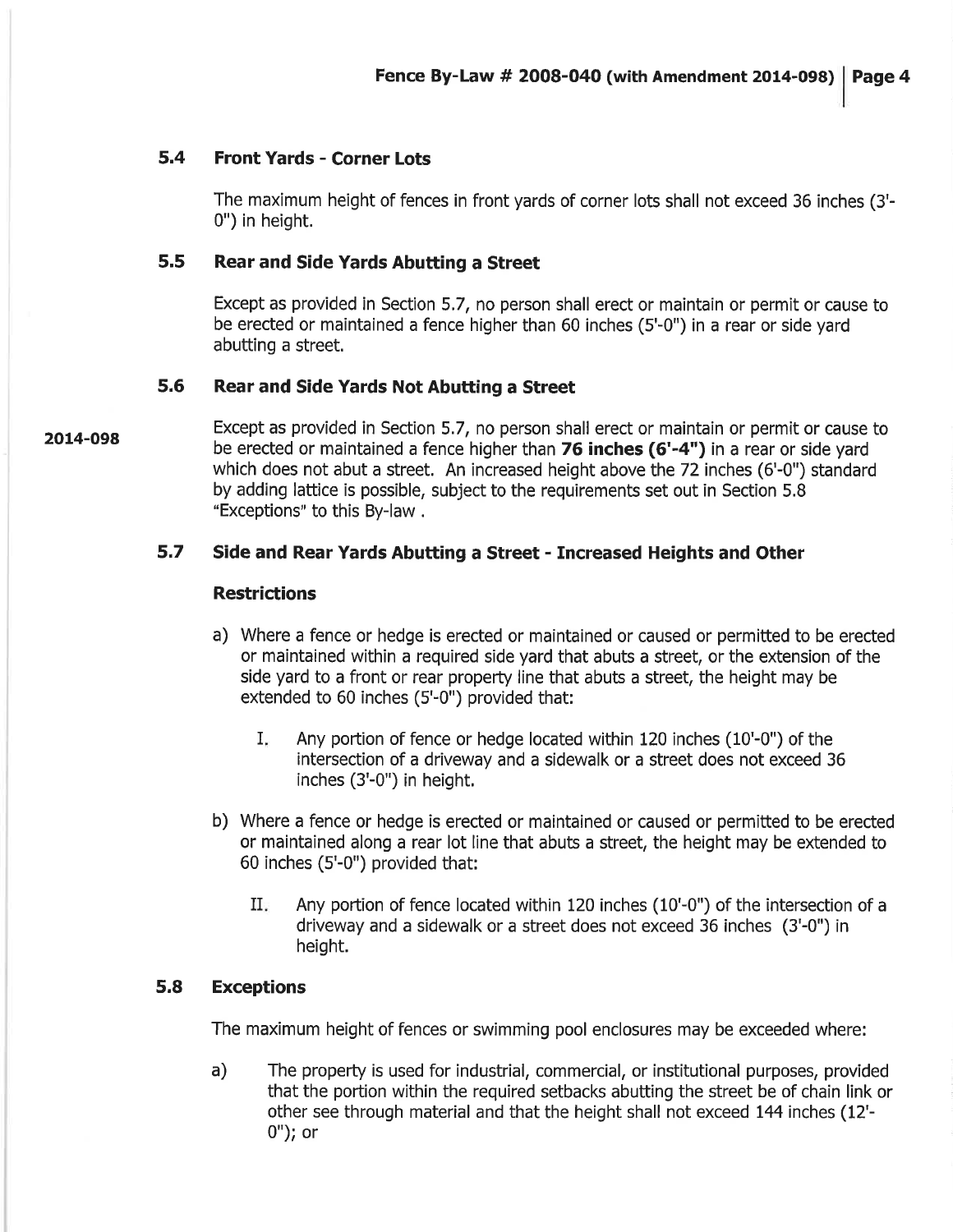- b) A fence located in a rear yard acts as a required sound barrier between a residential property and Highway  $# 401$ , a rail line, an industrial property or similar use as determined by the Chief Building Official; or
- c) The fences encloses a public swimming or wading pool used or intended to be used for commercial or multiple family purposes (4 residential apartment units or more); or
- d) The fence is of chain link or lattice construction of 1 inch (1") square minimum lattice opening for a maximum total height of 96 inches (8'-0") for fences not abutting a street; or
- e) The main posts and caps extend above the maximum permitted height by no more than  $5$  inches (5"), provided a post spacing of not less than 48 inches (4'-0") is maintained; or
- f) Additional screening is permitted for rear yards and side yards not abutting a street provided that the extension is constructed of lattice type material of 1 inch (1") square minimum opening and the total fence height does not exceed 96 inches (8'-0"); or
- g) The fence height is regulated by Site Plan Control Agreement; or
- h) The fence encloses a private or public tennis court provided that the portion above the normal height restriction is of un-obscured chain link or other approved mesh type material with 2 inches (2") square minimum opening.

#### **SECTION 6 - LOCATION OF FENCE OR HEDGES**

- 6.1 No person shall erect or maintain or permit or cause to be erected or maintained any fence or hedge on or projecting into or over any public roadway, walk, park, boulevard, or other public property in the City of Cornwall.
- All persons erecting or causing or permitting a fence to be erected are responsible to ensure that they have a legal right to erect the fence on the proposed location. The City will not be involved in property ownership disputes regarding property line location, private right-of-ways and easements. 6.2
- 6,3 No person shall erect or maintain or cause or permit to be erected or maintained a fence within 18 inches (1'-6") of a municipal sidewalk, regardless of property line location.
- No person shall erect or maintain or cause or permit to be erected or maintained a fence in such a location as to interfere with Fire Department access to a property and no fence or hedge shall be erected or maintained within 36 inches (3'-0") of a fire hydrant, 6.4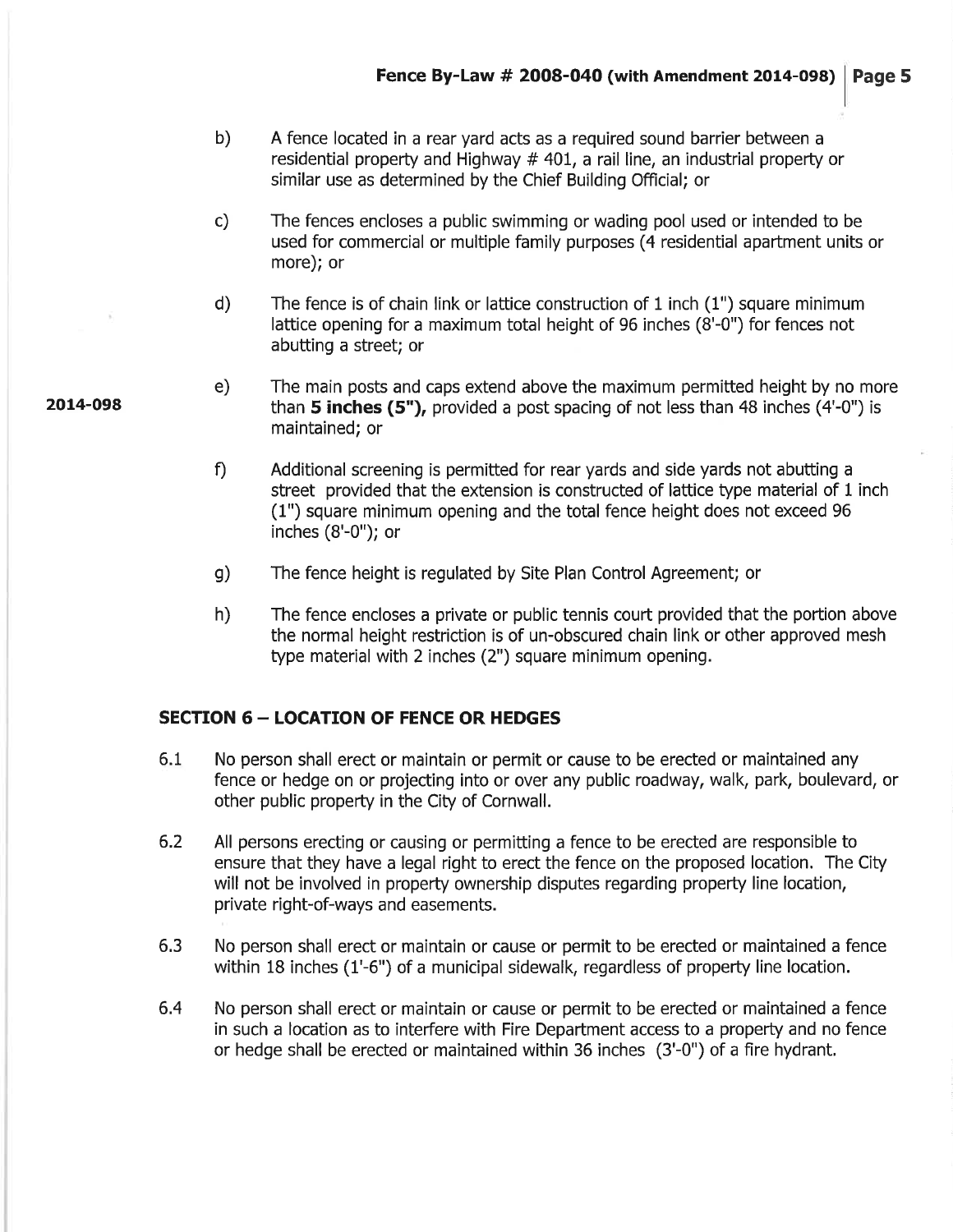#### **SECTION 7 - PROHIBITED MATERIALS**

- No person shall erect, construct, or maintain or cause or permit to be erected or maintained a fence constructed of barbed wire or other barbed or sharp material except: 7.L
	- a) Where the property is used for industrial, institutional, or commercial purposes; or
	- b) Where the fence encloses a public or private swimming pool used for commercial, multiple residential units, or park purposes; or
	- c) Where the fences are erected in agricultural or rural zones and used for agricultural purposes as defined in the prevailing City of Cornwall Zoning By-law.
- 7.2 The barbed or sharp material permitted in Section 7.t (a) (b) and (c) is restricted to installations 72 inches (6'-0") minimum above effective grade and it shall be installed on metal brackets inclined towards the enclosed area at an angle of 45 degrees,
- No person shall erect, construct, or maintain or cause or permit to be erected or maintained a fence used as a conductor of electricity unless the fence is located on agricultural land that is in actual use for raising livestock and the fence or attachment: 7.3
	- a) Carries electricity of not more that 12 volts;
	- b) Is designed and installed only to contain livestock; and
	- c) Has signs installed at not more that 40'-0" interuals along the fence warning that the fence carries electricity.
- 7.4 No person shall erect, construct, or cause or permit to be erected or maintained a fence constructed of sheet metal, corrugated metal, chicken wire or similar type fencing except that corrugated metal or sheet metal can be installed for properties described in 7.1(a).
- No person shall erect, construct, or maintain or cause or permit to be erected or maintained any other type of fence which, in the opinion of the Chief Building Official, is likely to cause injury. 7.5

#### SECTION 8 - SPECIAL REQUIREMENTS FOR SWIMMING POOL ENCLOSURES -PERMITS AND INSPECTIONS

- 8.1 No person or owner of any lands on which a privately owned swimming pool is proposed, shall excavate for or erect, or cause or permit excavation for or erection of, a swimming pool without first obtaining a permit from the Chief Building Official for a swimming pool enclosure for the proposed swimming pool.
- An application for a permit for swimming pool enclosure shall be in the form required by the Chief Building Official and shall be accompanied with the non-refundable fee as set out in the City of Cornwall Building By-law : 8.2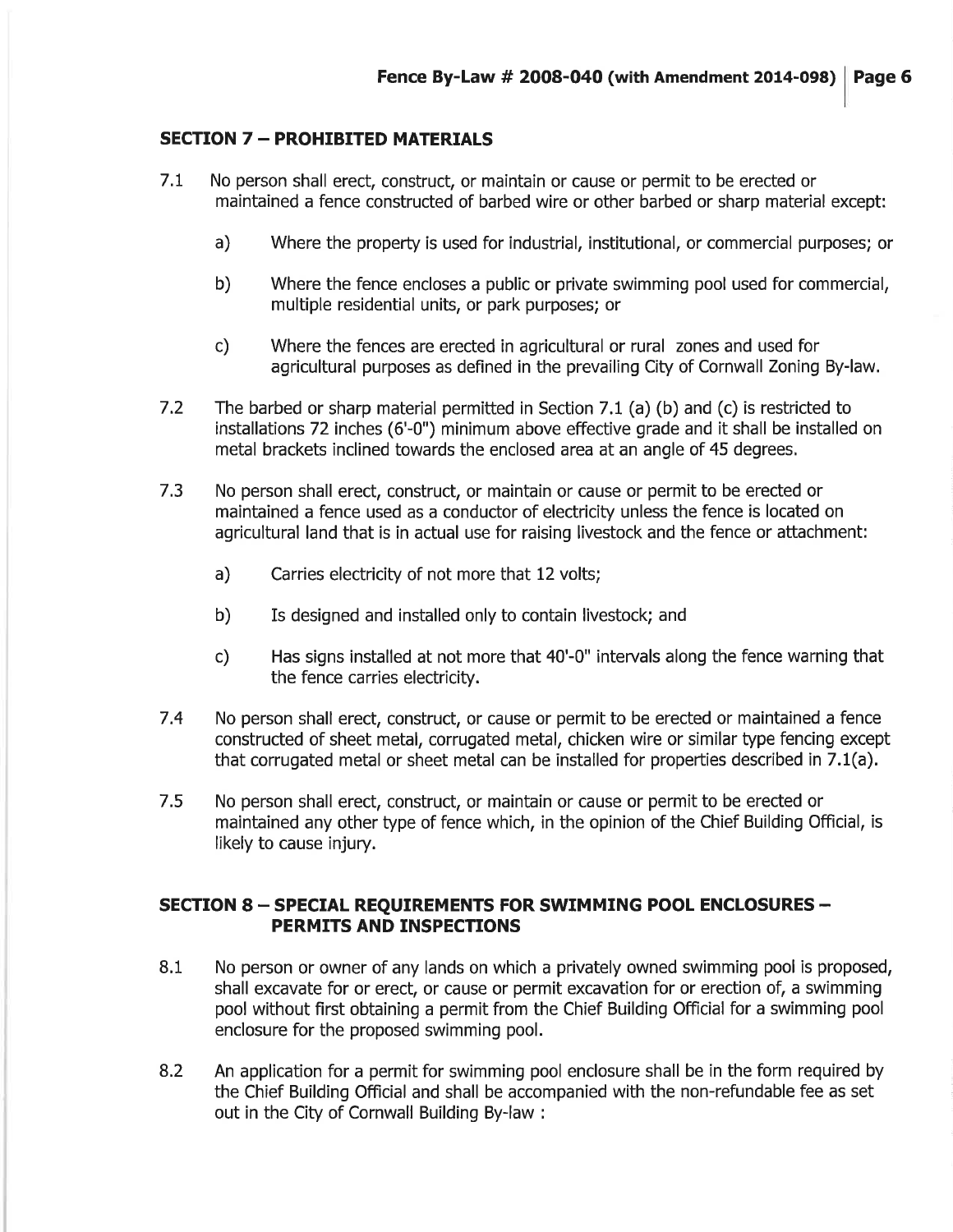- a) Showing the location of the swimming pool in relation to lot lines and adjacent buildings.
- b) Providing complete details of the swimming pool enclosure; and
- c) Providing any other details and information required by the Chief Building Official for determining compliance.
- 8.3 The Chief Building Official shall refuse or revoke a permit for a swimming pool enclosure if:
	- a) The proposed swimming pool enclosure would contravene this By-law.
	- b) It was issued in error or on mistaken, false or incorrect information; or
	- c) The required application fee under the Building By-law has not been paid
- 8.4 Every owner of property on which a swimming pool is under construction shall erect and maintain a swimming pool enclosure that complies with this By-law in every respect except that it may consist of temporary fencing if authorized by the Chief Building Official or his authorized representative,
- Any authorization to erect temporary fencing is granted on the condition that the temporary fencing shall be replaced with a permanent swimming pool enclosure that fully complies with this By-law when replacement is directed or when construction of the swimming pool is substantially complete, whichever occurs first, and in determining whether to direct replacement of temporary fencing, it shall be considered, among other factors, whether construction is proceeding expeditiously, whether temporary fencing is being adequately maintained and whether safety might be compromised without a permanent enclosure. 8,5
- Temporary fencing shall be erected in a good, workmanlike manner and shall consist of steel "T" posts spaced at not more than 48 inches (4'-0") centres and embedded at least 24" inches (2'-0") into the ground with1 $\frac{1}{2}$  inches (1 $\frac{1}{2}$ ") plastic mesh fencing at least 48 inches (4'-0") high that is securely fastened to the posts at 8 inch (8") centres and horizontally secured at the top and bottom by an eleven-gauge steel lacing cable threaded through the mesh and looped and fastened to each post, or any other fence acceptable to the Chief Building Official. 8,6
- No person shall fill a swimming pool with water or permit water to collect or remain in a swimming pool until an inspection has been completed and the completion of a permanent swimming pool enclosure confirmed to be in 'full compliance' with this By-law. 8.7

#### SECTION <sup>9</sup>- FENCES AS SWIMMING POOL ENCLOSURES

- 9.1 A fence which is to form a swimming pool enclosure or part thereof shall be of:
	- a) Chain link construction; or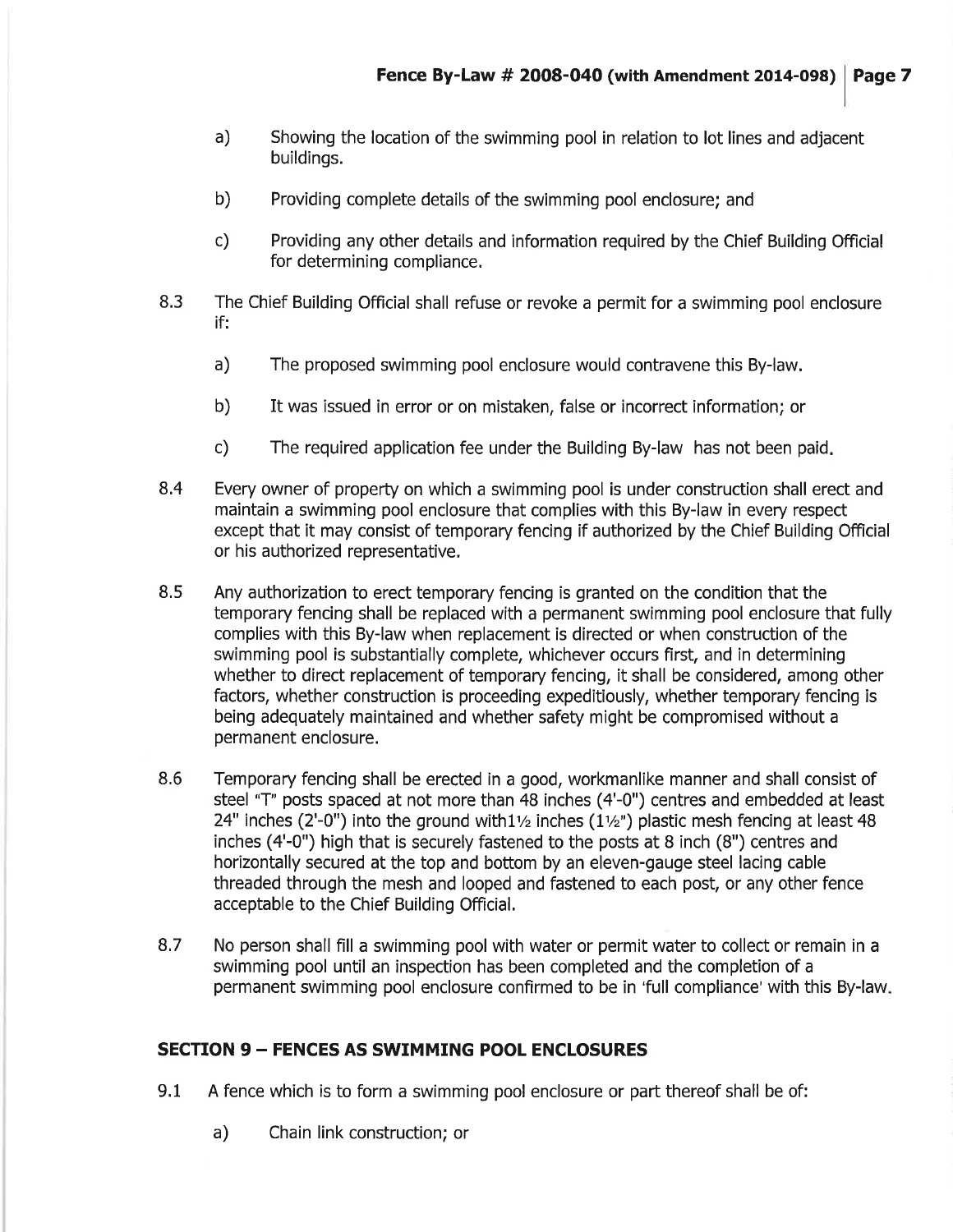- b) Vertical board construction; or
- d) Metal picket construction; or
- e) Of such other materials and construction that will provide an equivalent degree of safety as determined by the Chief Building Official; or
- f) A combination of  $(a)$ ,  $(b)$ ,  $(c)$  or  $(d)$ .
- 9.2 A fence of chain link construction shall:
	- a) Have a mesh not greater than  $1\frac{1}{2}$  inches ( $1\frac{1}{2}$ ) opening consisting of 12 gauge galvanized steel wire, or of 14 gauge steel wire covered with vinyl or other approved plastic which would yield a total thickness equivalent to 12 gauge wire; and
	- b) Be supported by minimum  $1\frac{1}{2}$  inches  $(1\frac{1}{2})$  galvanized steel posts spaced not more than 120 inches (10'-0") apart. Such posts must extend at least 48 inches (4'-0") below grade and be encased in concrete at least  $2\frac{1}{2}$  inches (2 $\frac{1}{2}$ ") thick all around; and
	- c) Have top and bottom rails firmly fastened to the upright posts, made of minimum  $1\frac{1}{4}$  inches ( $1\frac{1}{4}$ ) galvanized steel pipe. A galvanized steel tension rod  $\frac{3}{6}$  inches (3/8") in diameter may be substituted for the bottom rail.
- 9.3 A fence of vertical board construction shall:
	- a) Have vertical boarding 1 inch (1") thick nominal attached to a top and bottom rail in such a manner as to not facilitate climbing from the outside. Such veftical boards must not be less than 1 inch x 4 inches nominal and shall be spaced not more than  $1\frac{1}{2}$  inches ( $1\frac{1}{2}$ ) where the horizontal rails are spaced less than 48 inches (4'-0") apart and not more than 4 inches (4") where the horizontal rails are spaced more than 48 inches (4'-0") apart; and
	- b) Be supported by posts at least 4 inches x 4 inches nominal, spaced not more than 96 inches (8'-0") apart, Such posts shall extend at least 48 inches (4'-0") into the ground and be securely embedded with concrete, compacted stone dust or equivalent. Any other supports shall be strictly at the discretion of the Chief Building Official. The use of fence post spikes and such contrivances is prohibited.
	- c) Have top and bottom rails of least 2 inches  $\times$  4 inches nominal dimensions.
- A fence of metal picket construction shall be constructed in good workmanlike manner as follows: 9.4
	- Vertical pickets shall be spaced not more than  $1\frac{1}{2}$  inches ( $1\frac{1}{2}$ ) apart where horizontal rails are spaced less than 48 inches (4'-0") apart and not more than 4 a)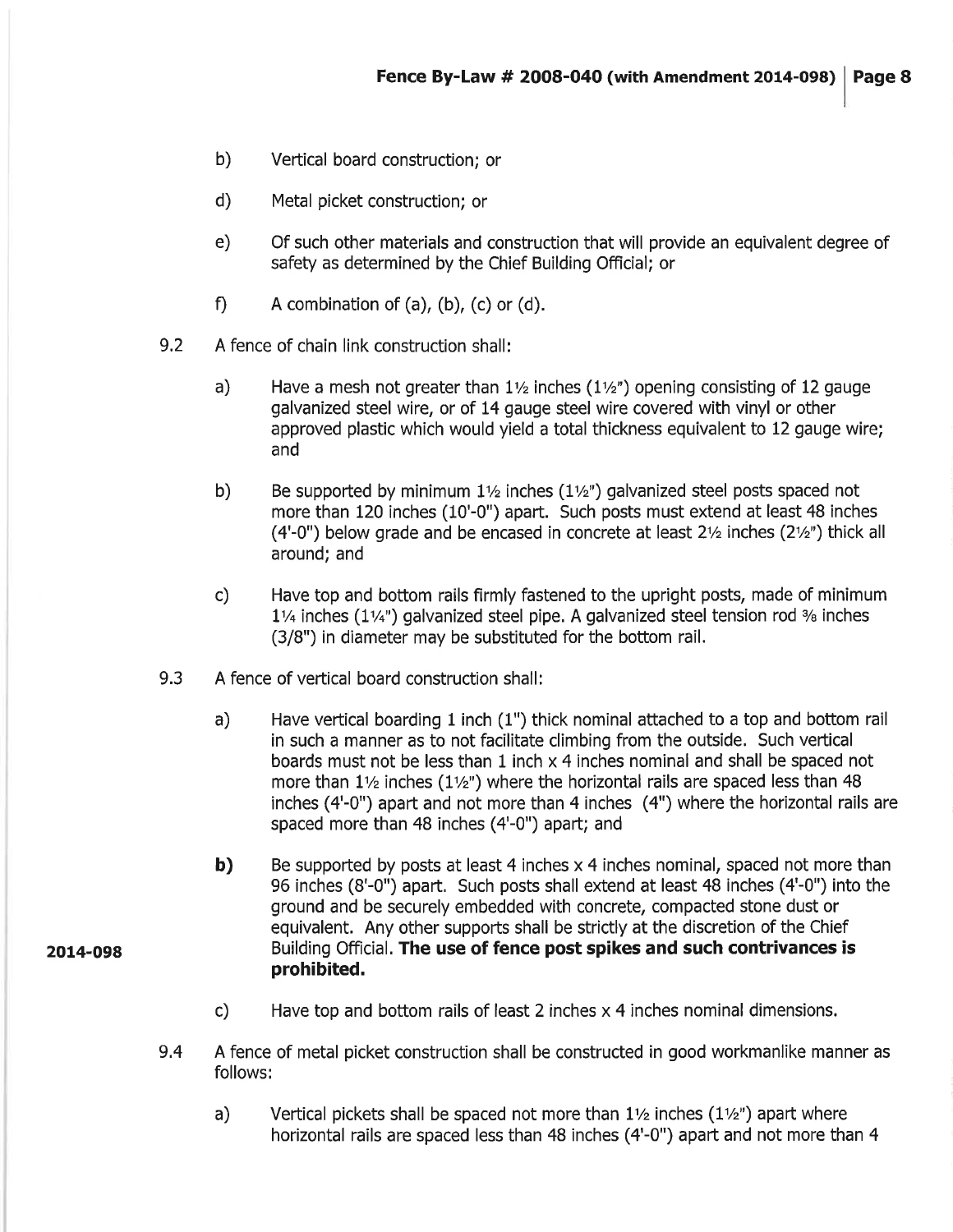inches (4") apart where horizontal rails are spaced at least 48 inches (4'-0") apart; and

- b) Horizontal rails shall be supported on substantial posts spaced not more than 96 inches (8'-0") apart and embedded in concrete to a minimum depth of 48 inches (4'-0") below grade.
- 9.5 Fences that form part of the required swimming pool enclosure shall:
	- a) Extend at least 48 inches (4'-0") in height above effective grade level; and
	- b) Have no openings between the fence and grade which exceed 4 inches (4"); and any part of the fence shall not permit the passage of a spherical object exceeding 4 inches (4") in diameter; and
	- c) Contain no barbed wire, electrical wiring, sharp projections or any other dangerous characteristics either on the outside or inside; and
	- d) Be located not less than 30 inches (2'-6") from the nearest inside wetted suface of the swimming pool wall.
- 9,6 No swimming pool enclosure shall be located closer than 36 inches (3'-0") to any condition that facilitates the climbing of the enclosure unless alternative measures are implemented to provide an equivalent level of safety as set out in this By-law .
- 9.7 Notwithstanding the requirements of Sentence 9.5, on above ground pools only, a premanufactured guard or barrier mounted directly on the pool wall system is considered to be an acceptable enclosure provided:
	- a) The guard or barrier is designed, constructed and installed in such a manner to provide, in the opinion of the Chief Building Official, adequate rigidity and strength to withstand substantial lateral pressure and also provide an effective barrier preventing access to the swimming pool,
	- b) The owner shall provide information to demonstrate that any pre-manufactured guard or barrier complies with this Section or any other relevant Section. For other than pre-manufactured guards for barriers, the owner shall provide to the Chief Building Official details and or drawings to demonstrate equivalent strength and performance; failing this, such guards or barriers shall not be permitted.
	- c) The total height of the swimming pool wall and the attached guard or barrier is at least 60 inches (5'-0") above effective grade level around the pool wall.
	- There are no openings in the guard or barrier and also between the guard and the pool wall or ledge which could allow the passage of a spherical object having 4 inches (4") inches or more in diameter. d)
	- e) The guard or barrier is designed in a manner that will not facilitate climbing.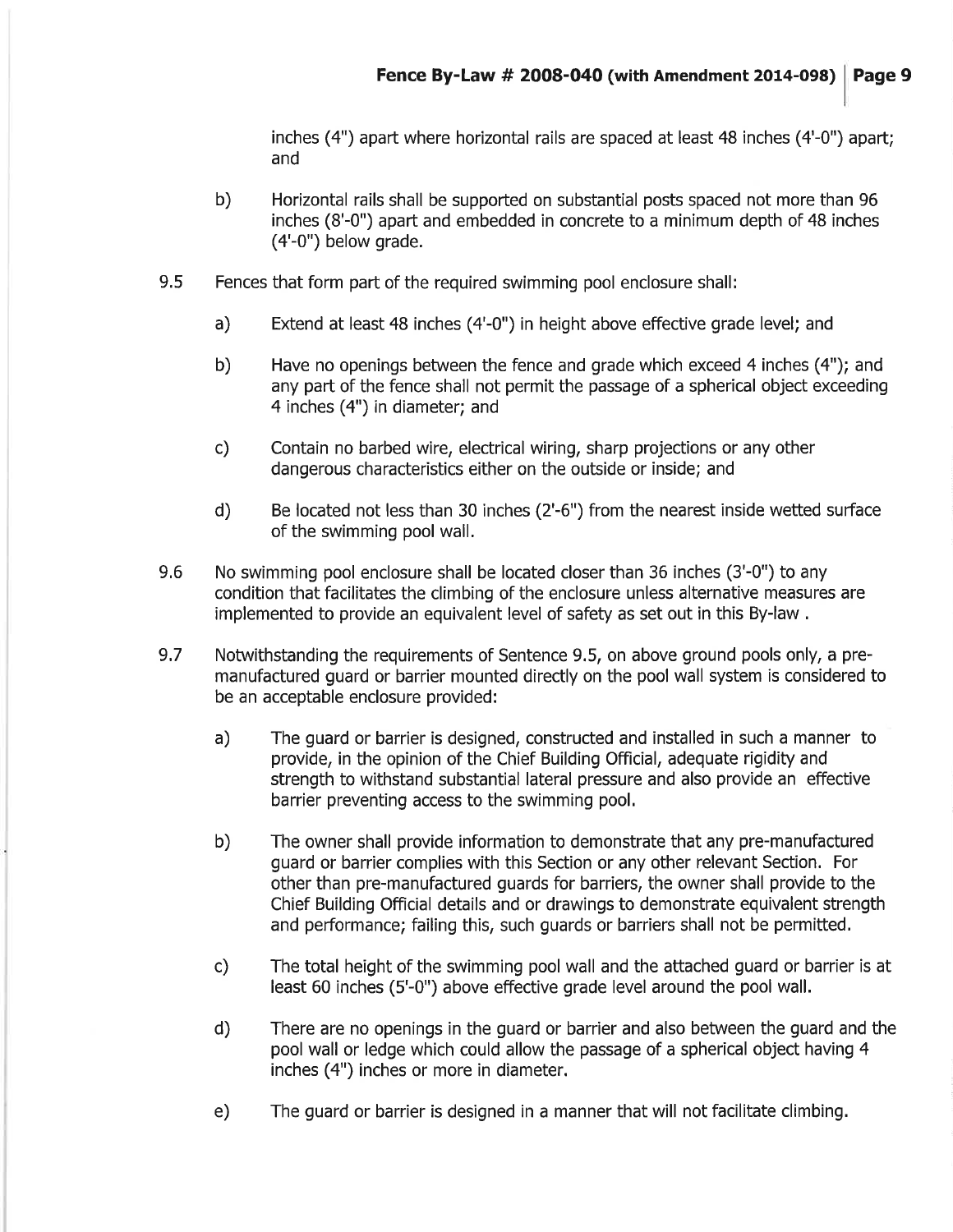- The swimming pool filtering system is located at least 36 inches (3'-0") away, measured horizontally, from the exterior surface or ledge of the swimming pool wall or guard and any part of the filtering system including pipes and hoses; or the swimming pool filtering system may be enclosed with a fence and gate which complies with the relevant sections of this By-law except that such fence or gate does not have to be located 30 inches (2'-6") away from the filtering equipment. f)
- g) All access to the above ground pool such as decks, platforms, stairs and ladders shall be restricted by installing a fence and/or gate conforming to the relevant provisions of this By-law,

#### SECTION <sup>10</sup>- GATES AND ENTRANCES TO THE SWIMMING POOL AREA

- 10.1 Gates which form part of a swimming pool enclosure shall be:
	- a) of construction and height equivalent to or greater than that of the required swimming pool enclosure; and
	- b) be supported on substantial hinges; and
	- c) equipped with a self closing and self latching device mounted 60 inches (5'-0") minimum above grade or for a gate or door of lesser height, a distance down from the inside top of the door to provide equivalent 60 inches (5'-0") reach from outside. If the latching device is less than 60 inches (5'-0") veftically above grade than it shall be mounted on the inside of the fence enclosure. Self-latching device shall release only with a downward movement; and
	- d) be equipped with a locking device.
- 10.2 All entrances to the swimming pool area which form part of the swimming pool enclosure, whether they be doors, windows or gates, shall be kept locked at all times except when the swimming pool is being supervised by a responsible adult person.
- 10.3 When a wall or portion thereof, of any building located on the same property as <sup>a</sup> swimming pool enclosure forms part of such enclosure, no entrances to the pool area shall be permitted through such wall, unless:
	- a) any door at the entrance way shall be self closing and equipped with a self latching device in compliance with Section 10.1 as relevant.
	- b) be equipped with a locking device.
	- c) such wall is located no closer than 30 inches (2'-6") from the nearest inside wetted suface of the swimming pool wall.
- 10.4 Overhead garage doors or similar types shall not be permitted to perform as a gate or door forming part of a swimming pool enclosure.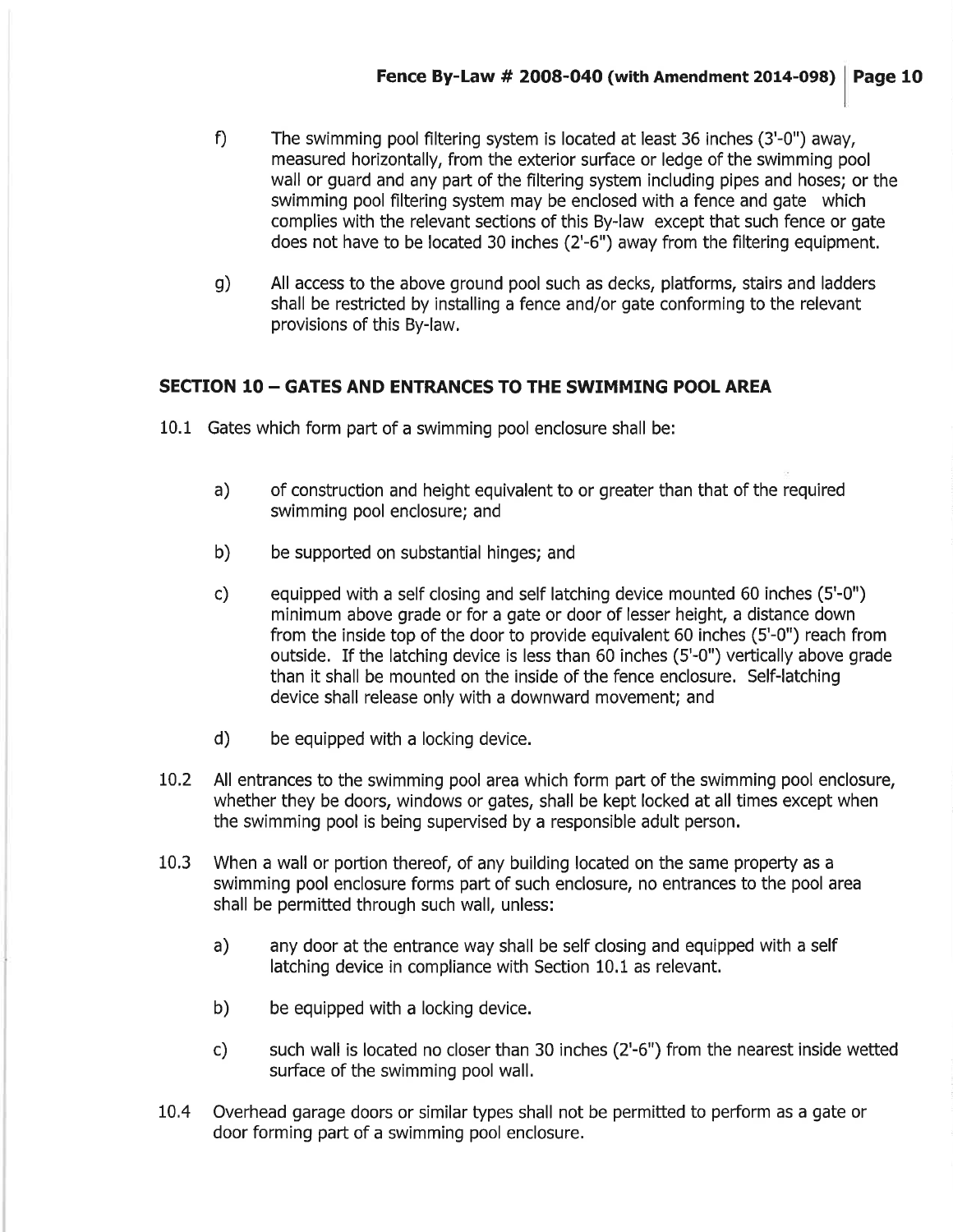10.5 every owner of a swimming pool shall be responsible to take all steps necessary to control any access point to the swimming pool area at all times.

#### SECTION 11 - DECKING FOR ABOVE GROUND SWIMMING POOLS

- 11.1 A guard of not less than 36 inches (3'-0") in height shall be provided around platforms and decks which are located more than 24 inches (2'-0") above adjoining grade. Guards and handrails shall conform to the provisions of the prevailing Ontario Building Code.
- 11.2 Any integral platform or deck provided around an above ground swimming pool shall have a minimum clear width of 30 inches (2'-6") measured from the inside wetted wall of the pool.

#### SECTION 12 - PROPERTY LINE SETBACKS

12.1 Property line setbacks (distance to property line) to swimming pools, whirlpools, hot tubs and spas shall be as per the prevailing City of Cornwall Zoning By-law.

#### SECTION 13 - HOT TUBS, WHIRLPOOLS AND SPAS

13.1 Sections B through 11 do not apply to a whirlpool, hot tub or spa if it has a substantial, structurally adequate cover permanently attached to it or to its supporting structure and the cover is securely fastened and locked to prevent access at all times when the whirlpool, hot tub or spa is not in use.

#### SECTION 14 - INSPECTIONS

l4.l The Owner is responsible for requesting any required interim inspections and a final inspection when the construction is complete, Said inspection requests shall be made in advance, the period being as per the City of Cornwall Building By-law .

#### SECTION 15 - PERMIT FEES AND EXPIRY

- 15.1 The fee for a permit to erect a fence or a swimming pool enclosure shall be as per The City of Cornwall Building By-law.
- L5.2 A fence or pool enclosure permit shall expire within 2 years of the date of the issuance of the permit where the construction is not substantially complete in such period,

#### SECTION 16 - PENALTY

16.1 Every person who contravenes any of the provisions of this By-law is guilty of an offence and, on conviction, is liable to a fine as provided in the Provincial Offences Act,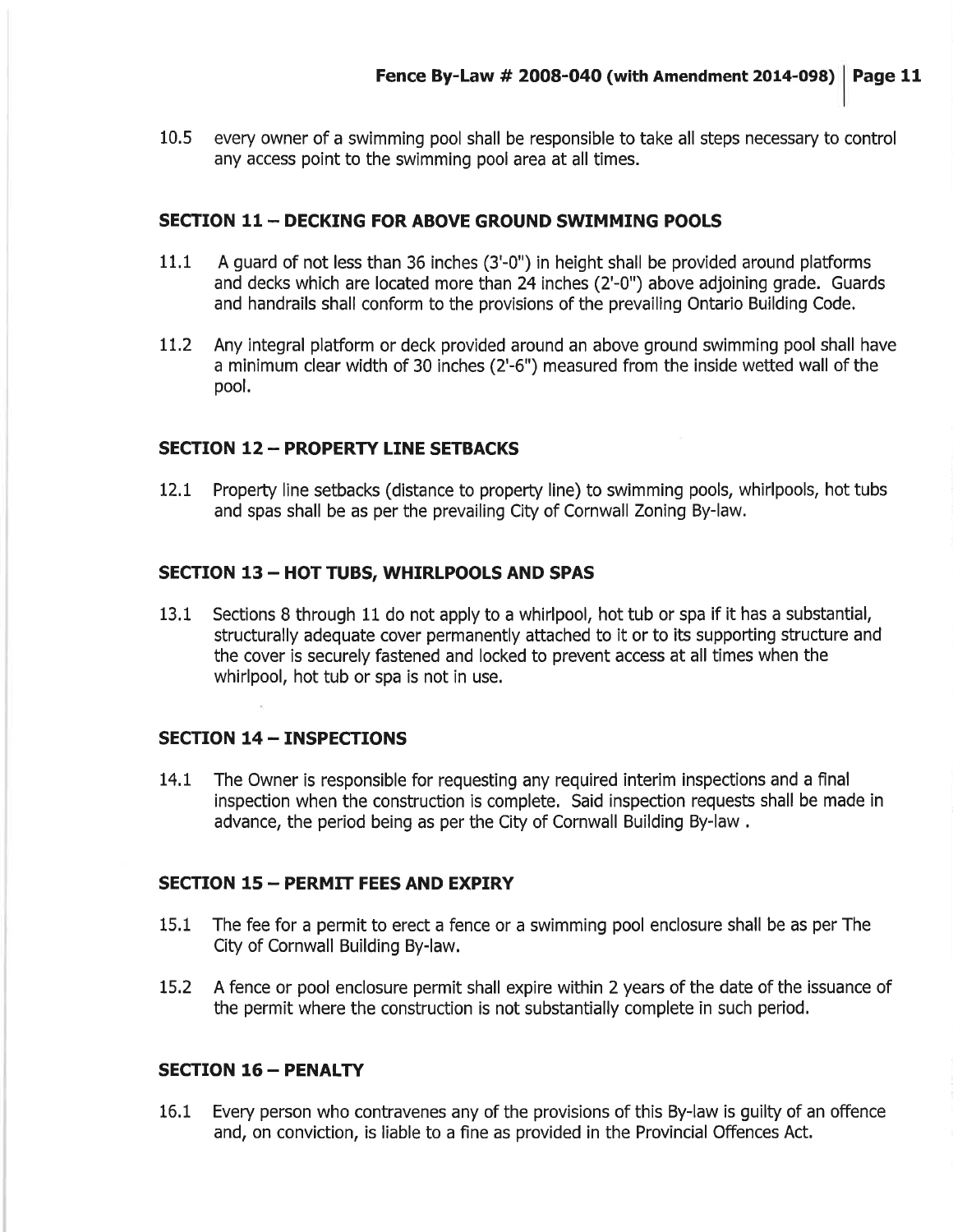16.2 Should a person or owner not comply with the By-law, the Corporation of the City of Cornwall may cause to have the work done to comply with this By-law and shall recover the amount expended for such work in like manner as Municipal Taxes.

#### **SECTION 17 - REPEAL AND TRANSITION**

- 17.1 Except as provided by Subsection 17.2 hereof, By-law #061-1992 and amendments are hereby repealed.
- 17.2 Notwithstanding sub-section 17.1 hereof, the provisions of By-law Number 142, 1981 and By-law # 061-1992 as amended, continue to apply to any fence or above ground swimming pool legally existing on property on the day of passing of this By-law until such time as the existing fence or above ground swimming pool is substantially repaired or replaced,

#### SECTION 18 - VALIDITY

- 18.1 If any section of this By-law is for any reason held to be invalid, the remaining sections shall remain in effect until repealed;
- 18.2 Where a provision of this By-law conflicts with the provisions of another By-law in force in the City, the provisions that establish the higher standards to protect the health, safety and welfare of the general public shall prevail.

#### SECTION 19 - EFFECTIVE DATE

19,1This By-law shall come into force and take effect on May1,2008,

Read a first, second and third time, signed and sealed, in open Council, this 25th day of March, 2008.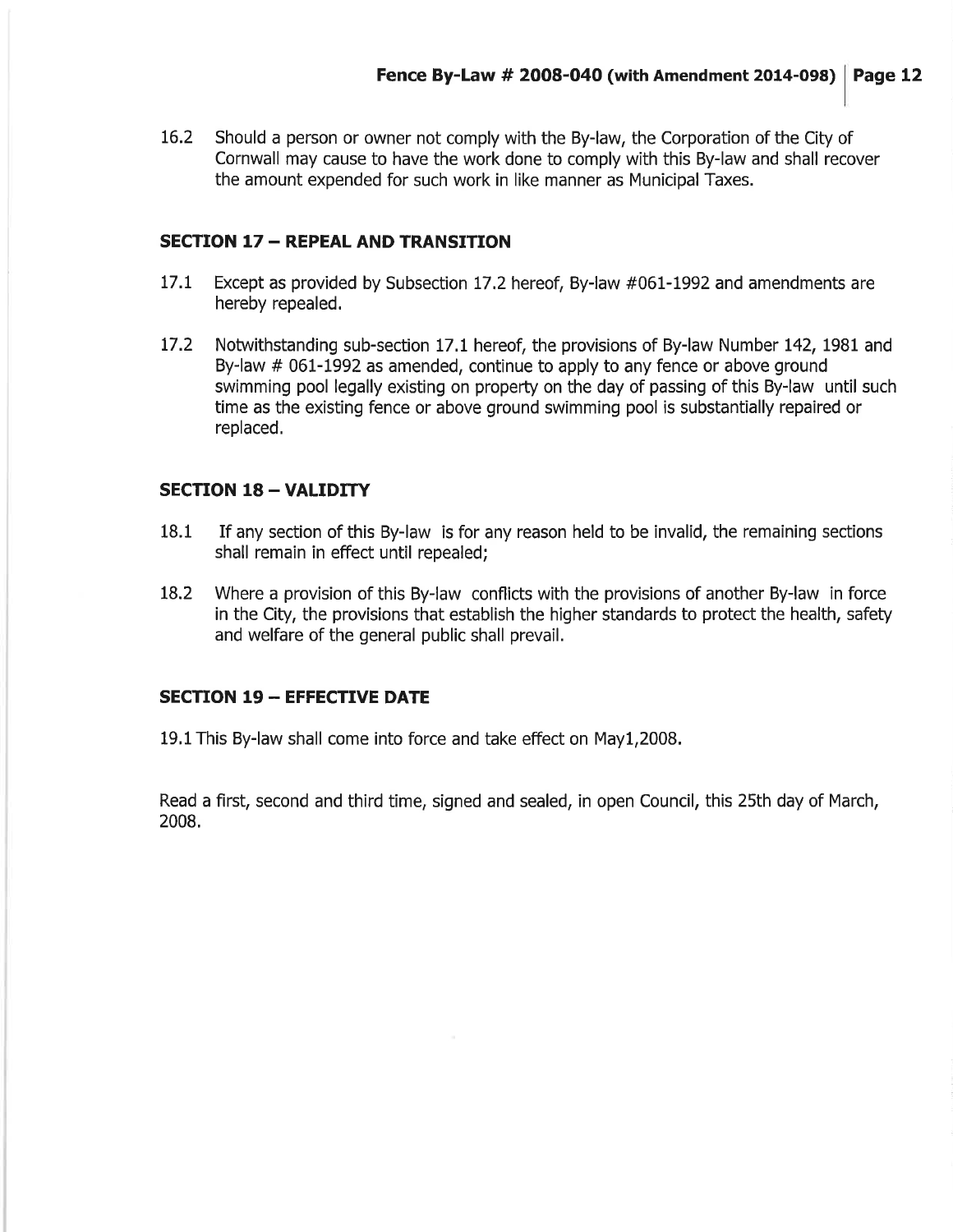

FENCES - CORNER LOTS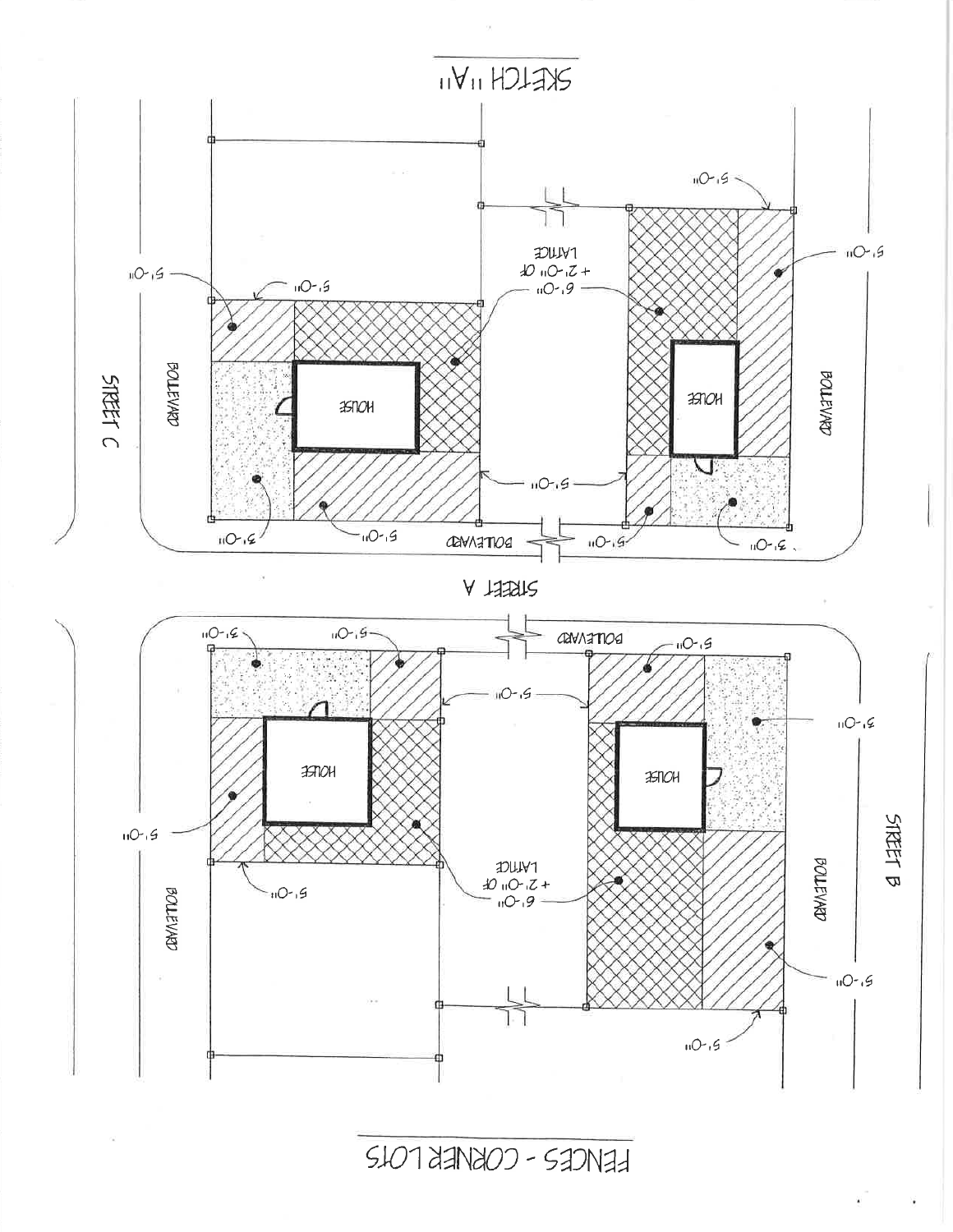### SKETCH "B"

## \* SECT. 5.4(b)(1) - SIGHT LINES FOR DRIVEWAYS AND SIDEWALKS



### FENCES - CORNER LOTS